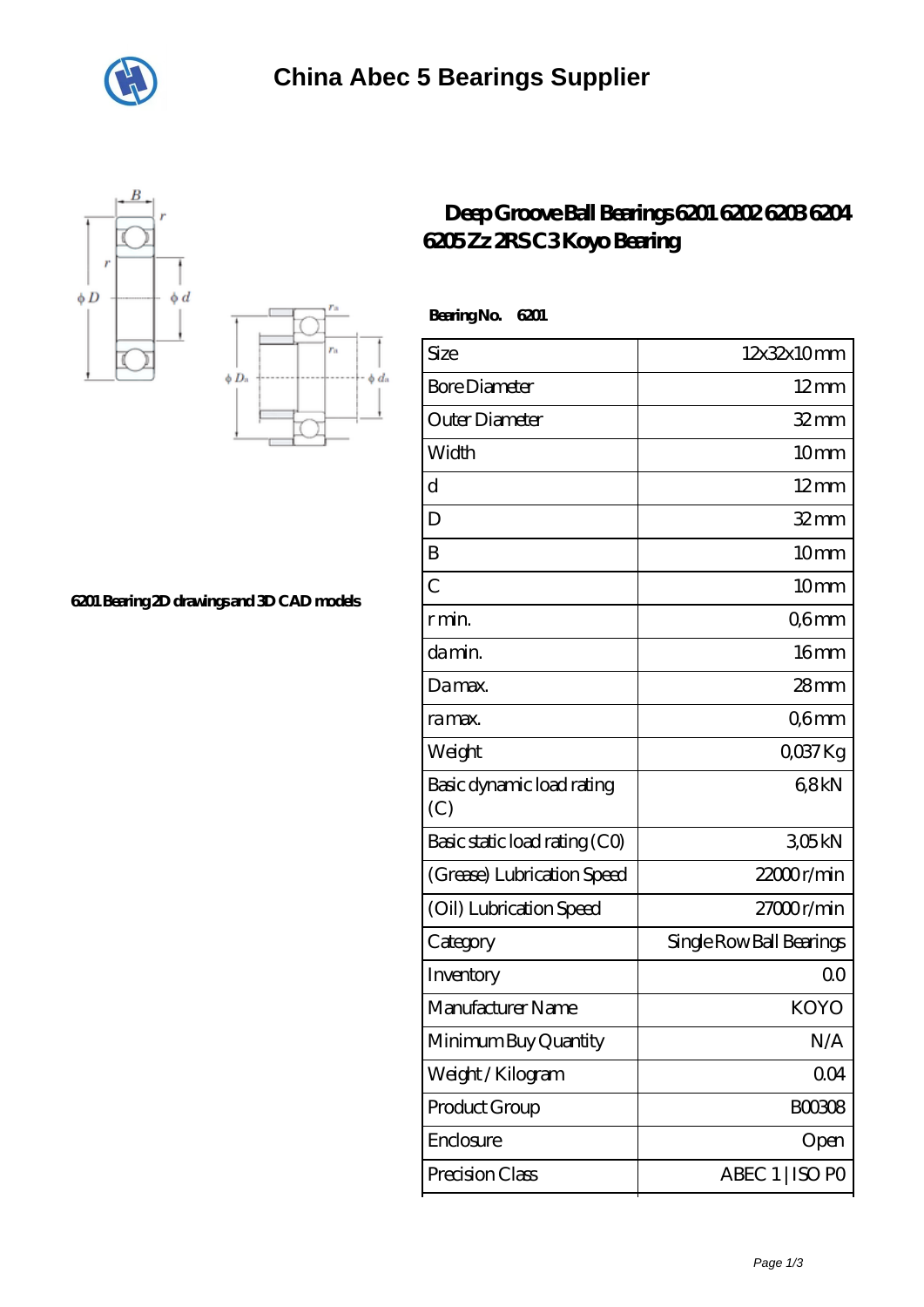

| Maximum Capacity / Filling<br>Slot | No                                                                                                                                                                                 |
|------------------------------------|------------------------------------------------------------------------------------------------------------------------------------------------------------------------------------|
| Rolling Element                    | <b>Ball Bearing</b>                                                                                                                                                                |
| Snap Ring                          | No                                                                                                                                                                                 |
| <b>Internal Special Features</b>   | No                                                                                                                                                                                 |
| Cage Material                      | <b>Steel</b>                                                                                                                                                                       |
| Internal Clearance                 | CO-Medium                                                                                                                                                                          |
| Inch - Metric                      | Metric                                                                                                                                                                             |
| Long Description                   | 12MM Bore; 32MM<br>Outside Diameter; 10MM<br>Outer Race Diameter:<br>Open; Ball Bearing; ABEC 1<br>ISO PQ No Filling Slot; No<br>Snap Ring, No Internal<br><b>Special Features</b> |
| Category                           | Single Row Ball Bearing                                                                                                                                                            |
| <b>UNSPSC</b>                      | 31171504                                                                                                                                                                           |
| Harmonized Tariff Code             | 8482105068                                                                                                                                                                         |
| Noun                               | Bearing                                                                                                                                                                            |
| Keyword String                     | Ball                                                                                                                                                                               |
| Manufacturer URL                   | http://www.koyousa.com                                                                                                                                                             |
| Manufacturer Item Number           | 6201                                                                                                                                                                               |
| Weight/LBS                         | 0088                                                                                                                                                                               |
| Outside Diameter                   | 1.26Inch   32 Millimeter                                                                                                                                                           |
| Bore                               | Q472Inch   12Millimeter                                                                                                                                                            |
| Outer Race Width                   | 0.394 Inch   10 Millimeter                                                                                                                                                         |
| Bearing No.                        | 6201                                                                                                                                                                               |
| r(min)                             | 06                                                                                                                                                                                 |
| Cr                                 | 850                                                                                                                                                                                |
| CQr                                | 305                                                                                                                                                                                |
| Cu                                 | 0240                                                                                                                                                                               |
| fO                                 | 123                                                                                                                                                                                |
| Grease lub.                        | 22000                                                                                                                                                                              |
| Oil lub.                           | 27000                                                                                                                                                                              |
|                                    |                                                                                                                                                                                    |